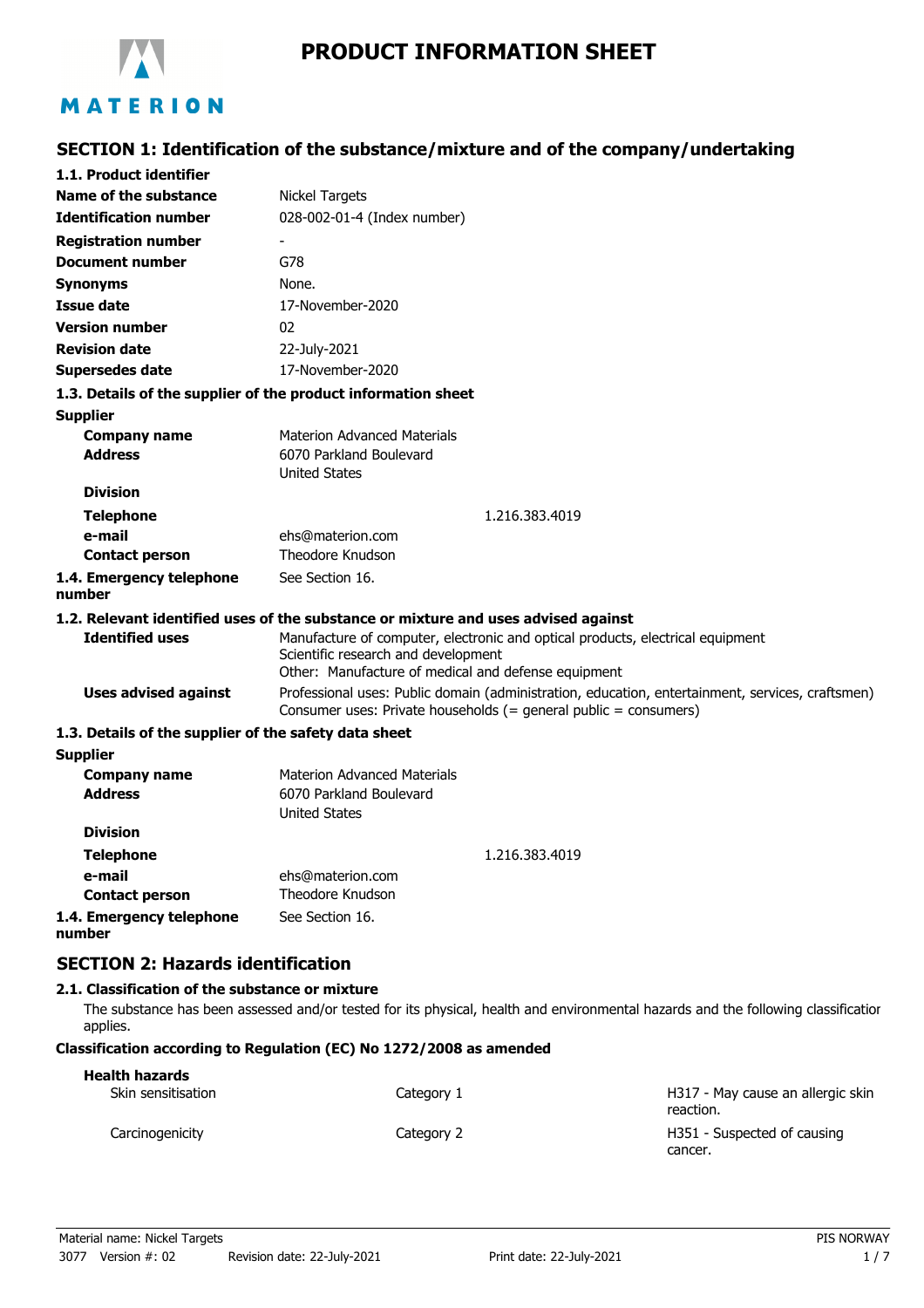H372 - Causes damage to organs (respiratory system) through prolonged or repeated exposure by inhalation.

#### **Environmental hazards**

Hazardous to the aquatic environment, acute Category 1 M-factor =  $10$ . aquatic hazard

Hazardous to the aquatic environment, Category 3 long-term aquatic hazard

**Hazard summary** May cause an allergic skin reaction. Suspected of causing cancer. Causes damage to organs through prolonged or repeated exposure.

#### **2.2. Label elements**

## **Label according to Regulation (EC) No. 1272/2008 as amended**

**Contains:** Nickel Targets **Hazard pictograms**



## **Signal word Danger Hazar**

| ard statements |                                                                                                       |
|----------------|-------------------------------------------------------------------------------------------------------|
| H317           | May cause an allergic skin reaction.                                                                  |
| H351           | Suspected of causing cancer.                                                                          |
| H372           | Causes damage to organs (respiratory system) through prolonged or repeated exposure by<br>inhalation. |

#### **Precautionary statements**

| <b>Precautionary statements</b>          |                                                                                                     |
|------------------------------------------|-----------------------------------------------------------------------------------------------------|
| <b>Prevention</b>                        |                                                                                                     |
| P <sub>201</sub>                         | Obtain special instructions before use.                                                             |
| P <sub>202</sub>                         | Do not handle until all safety precautions have been read and understood.                           |
| P <sub>260</sub>                         | Do not breathe dust/fume/gas/mist/vapours/spray.                                                    |
| P <sub>264</sub>                         | Wash thoroughly after handling.                                                                     |
| P <sub>270</sub>                         | Do not eat, drink or smoke when using this product.                                                 |
| P <sub>272</sub>                         | Contaminated work clothing should not be allowed out of the workplace.                              |
| P <sub>273</sub>                         | Avoid release to the environment.                                                                   |
| P <sub>280</sub>                         | Wear protective gloves/protective clothing/eye protection/face protection.                          |
| <b>Response</b>                          |                                                                                                     |
| $P302 + P350$                            | If on skin: Wash with plenty of water.                                                              |
| $P308 + P313$                            | If exposed or concerned: Get medical advice/attention.                                              |
| $P362 + P364$                            | Take off contaminated clothing and wash it before reuse.                                            |
| <b>Storage</b>                           |                                                                                                     |
| P405                                     | Store locked up.                                                                                    |
| <b>Disposal</b>                          |                                                                                                     |
| P501                                     | Dispose of contents/container in accordance with local/regional/national/international regulations. |
| <b>Supplemental label</b><br>information | For further information, please contact the Product Stewardship Department at +1.216.383.4019.      |
| 2.3. Other hazards                       | Not a PBT or vPvB substance or mixture.                                                             |
|                                          | <b>SECTION 3: Composition/information on ingredients</b>                                            |

#### **3.1. Substances**

| <b>General information</b> |
|----------------------------|
|                            |

| וטואווועוווווווווווווווווווד<br><b>Chemical name</b> | $\frac{0}{0}$                                                             | No.                          | CAS-No. / EC REACH Registration No. Index No. |              | <b>Notes</b> |
|------------------------------------------------------|---------------------------------------------------------------------------|------------------------------|-----------------------------------------------|--------------|--------------|
| Nickel Targets                                       | 100                                                                       | 7440-02-0<br>$231 - 111 - 4$ | $\overline{\phantom{a}}$                      | 028-002-01-4 |              |
|                                                      | <b>Classification:</b> Skin Sens. 1; H317, Carc. 2; H351, STOT RE 1; H372 |                              |                                               |              | 7,S          |

## **SECTION 4: First aid measures**

**General information** If you feel unwell, seek medical advice (show the label where possible).

# **4.1. Description of first aid measures**

**Inhalation** Move to fresh air. Call a physician if symptoms develop or persist.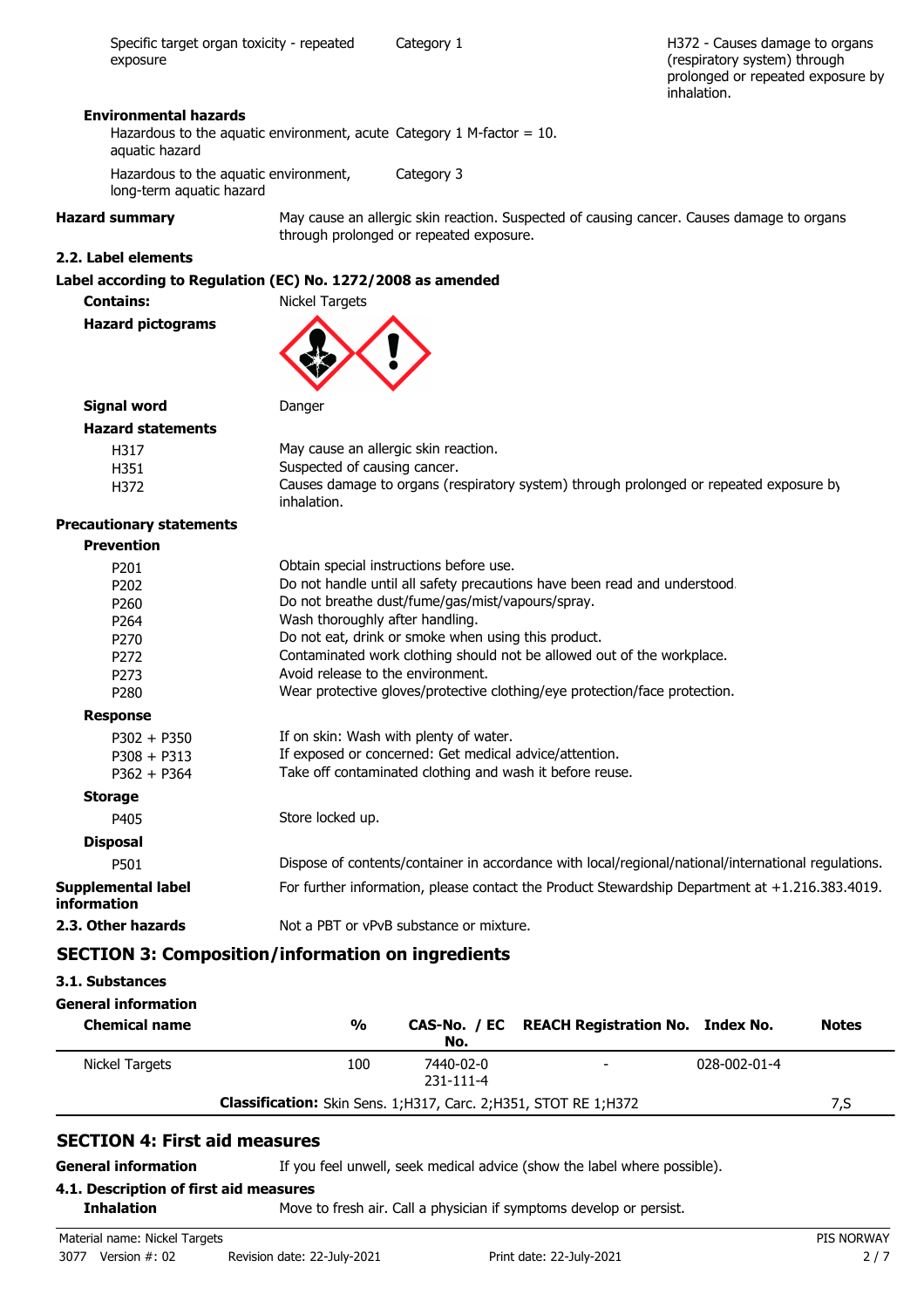| <b>Skin contact</b>                                                                        | Wash off with soap and water. Get medical attention if irritation develops and persists.   |  |
|--------------------------------------------------------------------------------------------|--------------------------------------------------------------------------------------------|--|
| Eye contact                                                                                | Rinse with water. Get medical attention if irritation develops and persists.               |  |
| <b>Ingestion</b>                                                                           | Rinse mouth. Get medical attention if symptoms occur.                                      |  |
| 4.2. Most important<br>symptoms and effects, both<br>acute and delayed                     | May cause an allergic skin reaction.                                                       |  |
| 4.3. Indication of any<br>immediate medical attention<br>and special treatment<br>needed   | Treat symptomatically.                                                                     |  |
| <b>SECTION 5: Firefighting measures</b>                                                    |                                                                                            |  |
| <b>General fire hazards</b>                                                                | No unusual fire or explosion hazards noted.                                                |  |
| 5.1. Extinguishing media<br><b>Suitable extinguishing</b><br>media                         | Powder. Dry sand. Water Spray or Fog                                                       |  |
| <b>Unsuitable extinguishing</b><br>media                                                   | Carbon dioxide (CO2).                                                                      |  |
| 5.2. Special hazards arising<br>from the substance or<br>mixture                           | No unusual fire or explosion hazards noted.                                                |  |
| 5.3. Advice for firefighters<br><b>Special protective</b><br>equipment for<br>firefighters | Wear suitable protective equipment.                                                        |  |
| <b>Special firefighting</b><br>procedures                                                  | Move containers from fire area if you can do so without risk.                              |  |
| <b>Specific methods</b>                                                                    | Use standard firefighting procedures and consider the hazards of other involved materials. |  |

## **SECTION 6: Accidental release measures**

## **6.1. Personal precautions, protective equipment and emergency procedures**

| For non-emergency<br>personnel                               | Keep unnecessary personnel away. Wear appropriate protective equipment and clothing during<br>clean-up. For personal protection, see section 8 of the PIS. |
|--------------------------------------------------------------|------------------------------------------------------------------------------------------------------------------------------------------------------------|
| For emergency<br>responders                                  | Keep unnecessary personnel away. Use personal protection recommended in Section 8 of the PIS.                                                              |
| <b>6.2. Environmental</b><br>precautions                     | Avoid discharge into drains, water courses or onto the ground.                                                                                             |
| 6.3. Methods and material for<br>containment and cleaning up | Stop the flow of material, if this is without risk. For waste disposal, see section 13 of the PIS.                                                         |
| 6.4. Reference to other<br>sections                          | For personal protection, see section 8 of the PIS. For waste disposal, see section 13 of the PIS.                                                          |
|                                                              |                                                                                                                                                            |

# **SECTION 7: Handling and storage**

| 7.1. Precautions for safe<br>handling                                   | Do not handle until all safety precautions have been read and understood. Wear appropriate<br>personal protective equipment. Wash hands thoroughly after handling. |
|-------------------------------------------------------------------------|--------------------------------------------------------------------------------------------------------------------------------------------------------------------|
| 7.2. Conditions for safe<br>storage, including any<br>incompatibilities | Store locked up. Store away from incompatible materials (see Section 10 of the PIS).                                                                               |
| 7.3. Specific end use(s)                                                | Not available.                                                                                                                                                     |

# **SECTION 8: Exposure controls/personal protection**

## **8.1. Control parameters**

**Occupational exposure limits**

| Norway. Administrative Norms for Contaminants in the Workplace |                                                            |                          |                   |
|----------------------------------------------------------------|------------------------------------------------------------|--------------------------|-------------------|
| <b>Material</b>                                                | Type                                                       | <b>Value</b>             |                   |
| Nickel Targets (CAS<br>7440-02-0)                              | TLV                                                        | $0.05 \,\mathrm{mq/m}$ 3 |                   |
| <b>Biological limit values</b>                                 | No biological exposure limits noted for the ingredient(s). |                          |                   |
| <b>Recommended monitoring</b><br>procedures                    | Follow standard monitoring procedures.                     |                          |                   |
| Derived no effect levels<br>(DNELs)                            | Not available.                                             |                          |                   |
| Material name: Nickel Targets                                  |                                                            |                          | <b>PIS NORWAY</b> |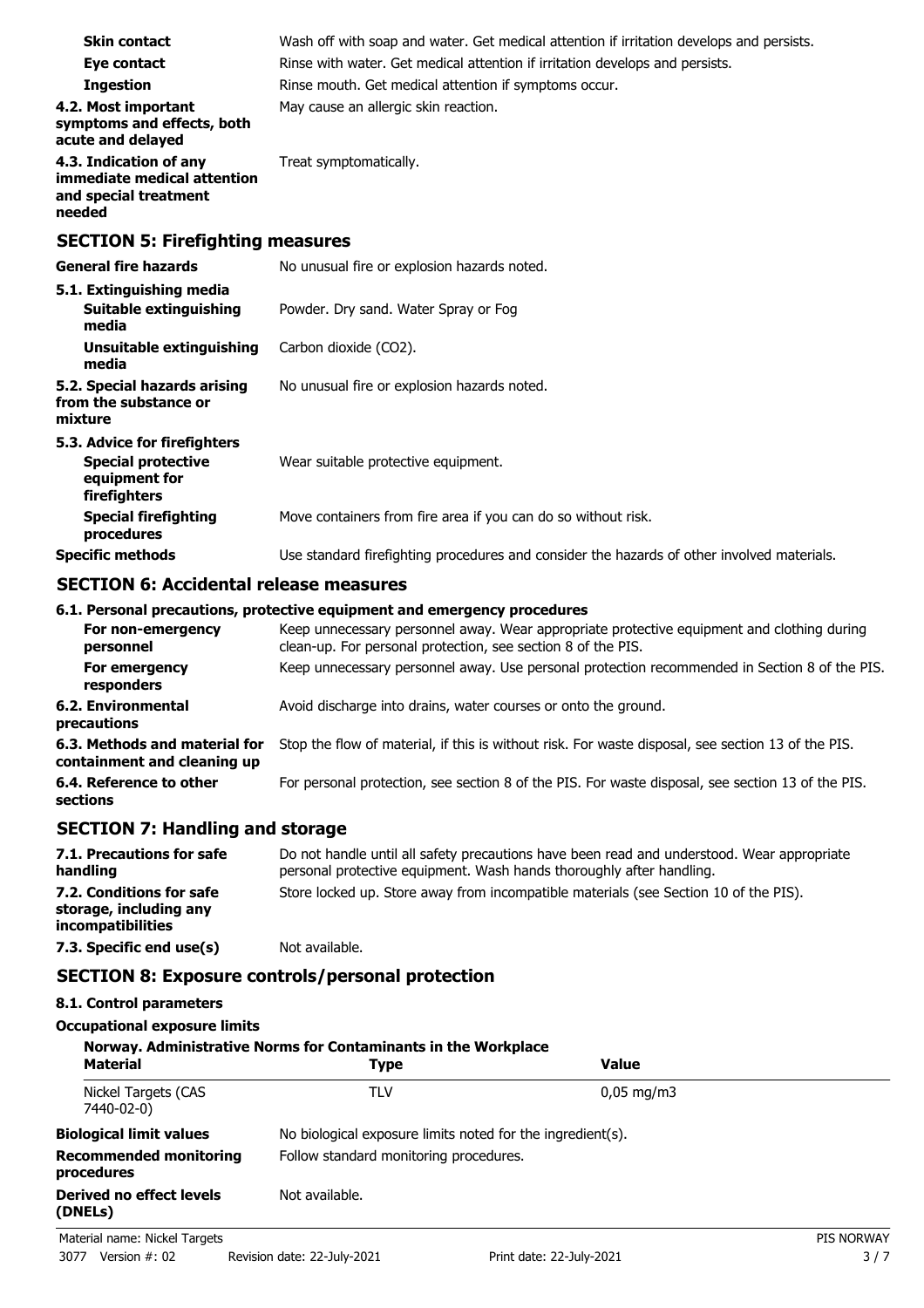| <b>Predicted no effect</b><br>concentrations (PNECs) | Not available.                                                                                                                                                                                                                                                                                                                                                     |  |
|------------------------------------------------------|--------------------------------------------------------------------------------------------------------------------------------------------------------------------------------------------------------------------------------------------------------------------------------------------------------------------------------------------------------------------|--|
| 8.2. Exposure controls                               |                                                                                                                                                                                                                                                                                                                                                                    |  |
| <b>Appropriate engineering</b><br>controls           | Good general ventilation should be used. Ventilation rates should be matched to conditions. If<br>applicable, use process enclosures, local exhaust ventilation, or other engineering controls to<br>maintain airborne levels below recommended exposure limits. If exposure limits have not been<br>established, maintain airborne levels to an acceptable level. |  |
|                                                      | Individual protection measures, such as personal protective equipment                                                                                                                                                                                                                                                                                              |  |
| <b>General information</b>                           | Use personal protective equipment as required. Personal protection equipment should be chosen<br>according to the CEN standards and in discussion with the supplier of the personal protective<br>equipment.                                                                                                                                                       |  |
| Eye/face protection                                  | If contact is likely, safety glasses with side shields are recommended.                                                                                                                                                                                                                                                                                            |  |
| <b>Skin protection</b>                               |                                                                                                                                                                                                                                                                                                                                                                    |  |
| - Hand protection                                    | Wear gloves to prevent metal cuts and skin abrasions during handling.                                                                                                                                                                                                                                                                                              |  |
| - Other                                              | Use personal protective equipment as required.                                                                                                                                                                                                                                                                                                                     |  |
| <b>Respiratory protection</b>                        | In case of inadequate ventilation, use respiratory protection.                                                                                                                                                                                                                                                                                                     |  |
| <b>Thermal hazards</b>                               | Wear appropriate thermal protective clothing, when necessary.                                                                                                                                                                                                                                                                                                      |  |
| <b>Hygiene measures</b>                              | Observe any medical surveillance requirements. Contaminated work clothing should not be allowed<br>out of the workplace.                                                                                                                                                                                                                                           |  |
| <b>Environmental exposure</b><br>controls            | Good general ventilation should be used. Ventilation rates should be matched to conditions. If<br>applicable, use process enclosures, local exhaust ventilation, or other engineering controls to<br>maintain airborne levels below recommended exposure limits. If exposure limits have not been<br>established, maintain airborne levels to an acceptable level. |  |

# **SECTION 9: Physical and chemical properties**

## **9.1. Information on basic physical and chemical properties**

| <b>Appearance</b>                                  |                                                                    |
|----------------------------------------------------|--------------------------------------------------------------------|
| <b>Physical state</b>                              | Solid.                                                             |
| <b>Form</b>                                        | Solid.                                                             |
| Colour                                             | Grey metallic.                                                     |
| Odour                                              | None.                                                              |
| <b>Odour threshold</b>                             | Not applicable.                                                    |
| pH                                                 | Not applicable.                                                    |
| <b>Melting point/freezing point</b>                | 1455 °C (2651 °F) estimated / Not applicable.<br>1455 °C (2651 °F) |
| <b>Initial boiling point and</b><br>boiling range  | Not applicable.                                                    |
|                                                    | 2730 °C (4946 °F)                                                  |
| <b>Flash point</b>                                 | Not applicable.                                                    |
| <b>Evaporation rate</b>                            | Not applicable.                                                    |
| Flammability (solid, gas)                          | None known.                                                        |
| Upper/lower flammability or explosive limits       |                                                                    |
| <b>Explosive limit - lower (</b><br>%)             | Not applicable.                                                    |
| <b>Explosive limit - lower (</b><br>%) temperature | Not applicable.                                                    |
| <b>Explosive limit - upper</b><br>(%)              | Not applicable.                                                    |
| <b>Explosive limit - upper (</b><br>%) temperature | Not applicable.                                                    |
| Vapour pressure                                    | Not applicable.                                                    |
| <b>Vapour density</b>                              | Not applicable.                                                    |
| <b>Relative density</b>                            | Not applicable.                                                    |
| Solubility(ies)                                    |                                                                    |
| <b>Solubility (water)</b>                          | Insoluble<br>Not applicable.                                       |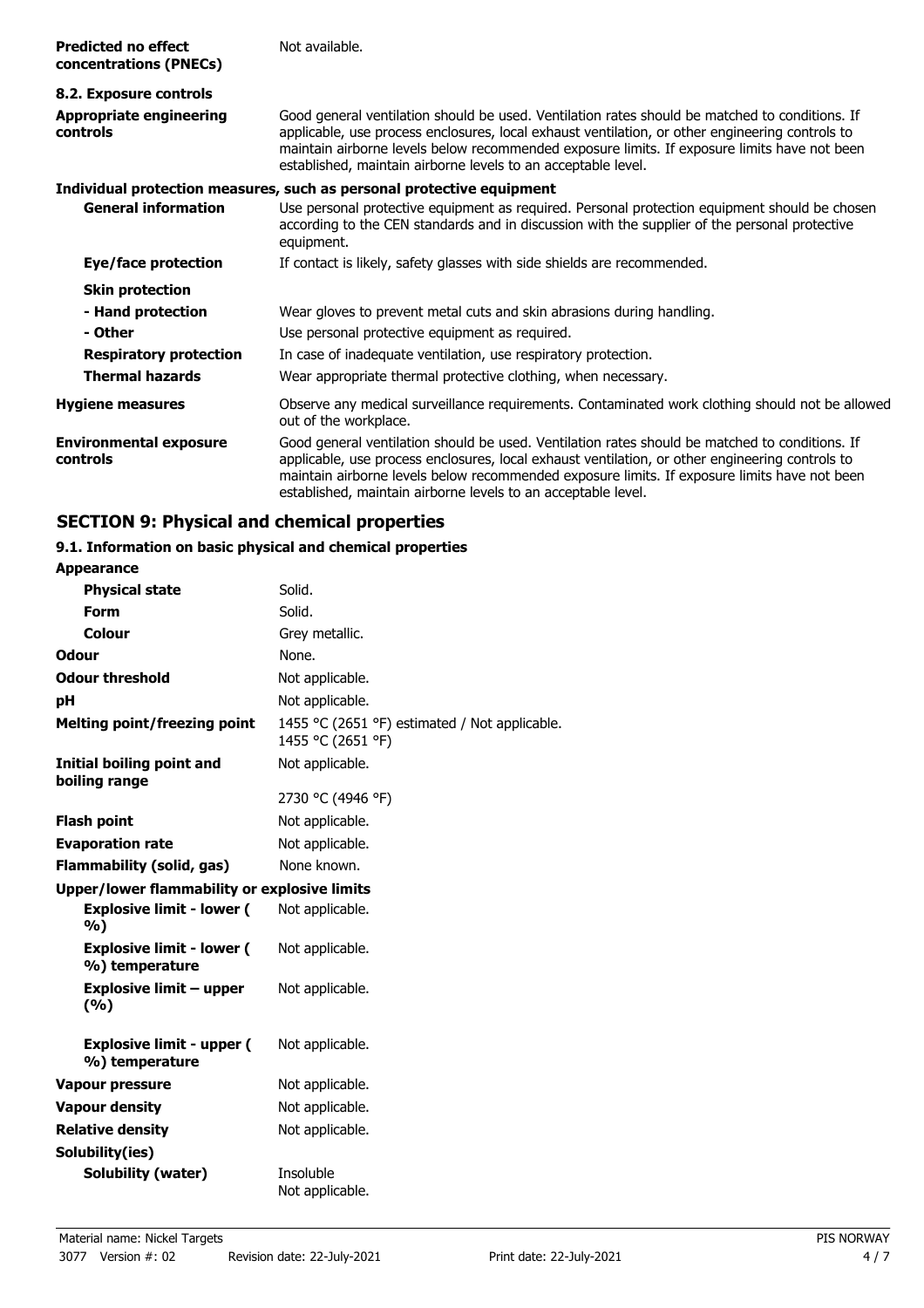| <b>Partition coefficient</b><br>(n-octanol/water) | Not applicable.<br>Not applicable.                                                                                         |  |  |
|---------------------------------------------------|----------------------------------------------------------------------------------------------------------------------------|--|--|
| <b>Auto-ignition temperature</b>                  | Not applicable.                                                                                                            |  |  |
| <b>Decomposition temperature</b>                  | Not applicable.                                                                                                            |  |  |
| <b>Viscosity</b>                                  | Not applicable.                                                                                                            |  |  |
| <b>Explosive properties</b>                       | Not explosive.                                                                                                             |  |  |
| <b>Oxidising properties</b>                       | Not oxidising.                                                                                                             |  |  |
| 9.2. Other information                            |                                                                                                                            |  |  |
| <b>Density</b>                                    | 8,90 g/cm3 estimated                                                                                                       |  |  |
|                                                   | 8,91 g/cm3 estimated                                                                                                       |  |  |
| <b>Molecular formula</b>                          | Ni                                                                                                                         |  |  |
| <b>Molecular weight</b>                           | 58,69 g/mol                                                                                                                |  |  |
| <b>Specific gravity</b>                           | 8,91                                                                                                                       |  |  |
| <b>SECTION 10: Stability and reactivity</b>       |                                                                                                                            |  |  |
| 10.1. Reactivity                                  | The product is stable and non-reactive under normal conditions of use, storage and transport.                              |  |  |
| 10.2. Chemical stability                          | Material is stable under normal conditions.                                                                                |  |  |
| 10.3. Possibility of hazardous<br>reactions       | No dangerous reaction known under conditions of normal use.                                                                |  |  |
| 10.4. Conditions to avoid                         | Keep away from heat, hot surfaces, sparks, open flames and other ignition sources. Contact with<br>incompatible materials. |  |  |
| 10.5. Incompatible materials                      | Strong acids.                                                                                                              |  |  |
| 10.6 Hazardous                                    | No hazardous decomposition products are known                                                                              |  |  |

**10.6. Hazardous 10.6. No hazardous decomposition products are known. decomposition products**

# **SECTION 11: Toxicological information**

**General information CCCUPATION** Occupational exposure to the substance or mixture may cause adverse effects.

| Information on likely routes of exposure                     |                                                                                          |  |  |
|--------------------------------------------------------------|------------------------------------------------------------------------------------------|--|--|
| <b>Inhalation</b>                                            | Prolonged inhalation may be harmful.                                                     |  |  |
| <b>Skin contact</b>                                          | May cause an allergic skin reaction.                                                     |  |  |
| Eye contact                                                  | Not likely, due to the form of the product.                                              |  |  |
| <b>Ingestion</b>                                             | Expected to be a low ingestion hazard.                                                   |  |  |
| <b>Symptoms</b>                                              | May cause respiratory irritation. May cause an allergic skin reaction. Dermatitis. Rash. |  |  |
| 11.1. Information on toxicological effects                   |                                                                                          |  |  |
| <b>Acute toxicity</b>                                        | None known.                                                                              |  |  |
| <b>Skin corrosion/irritation</b>                             | May cause skin irritation.                                                               |  |  |
| Serious eye damage/eye<br>irritation                         | Not likely, due to the form of the product.                                              |  |  |
| <b>Respiratory sensitisation</b>                             | Not a respiratory sensitizer.                                                            |  |  |
| <b>Skin sensitisation</b>                                    | May cause an allergic skin reaction.                                                     |  |  |
| <b>Germ cell mutagenicity</b>                                | Not classified.                                                                          |  |  |
| Carcinogenicity                                              | Suspected of causing cancer.                                                             |  |  |
|                                                              | <b>IARC Monographs. Overall Evaluation of Carcinogenicity</b>                            |  |  |
| Nickel Targets (CAS 7440-02-0)                               | 2B Possibly carcinogenic to humans.                                                      |  |  |
| <b>Reproductive toxicity</b>                                 | Not classified.                                                                          |  |  |
| <b>Specific target organ toxicity</b><br>- single exposure   | Not classified.                                                                          |  |  |
| <b>Specific target organ toxicity</b><br>- repeated exposure | May cause damage to organs through prolonged or repeated exposure.                       |  |  |
| <b>Aspiration hazard</b>                                     | Not an aspiration hazard.                                                                |  |  |
| Mixture versus substance<br>information                      | No information available.                                                                |  |  |
| <b>Other information</b>                                     | Not available.                                                                           |  |  |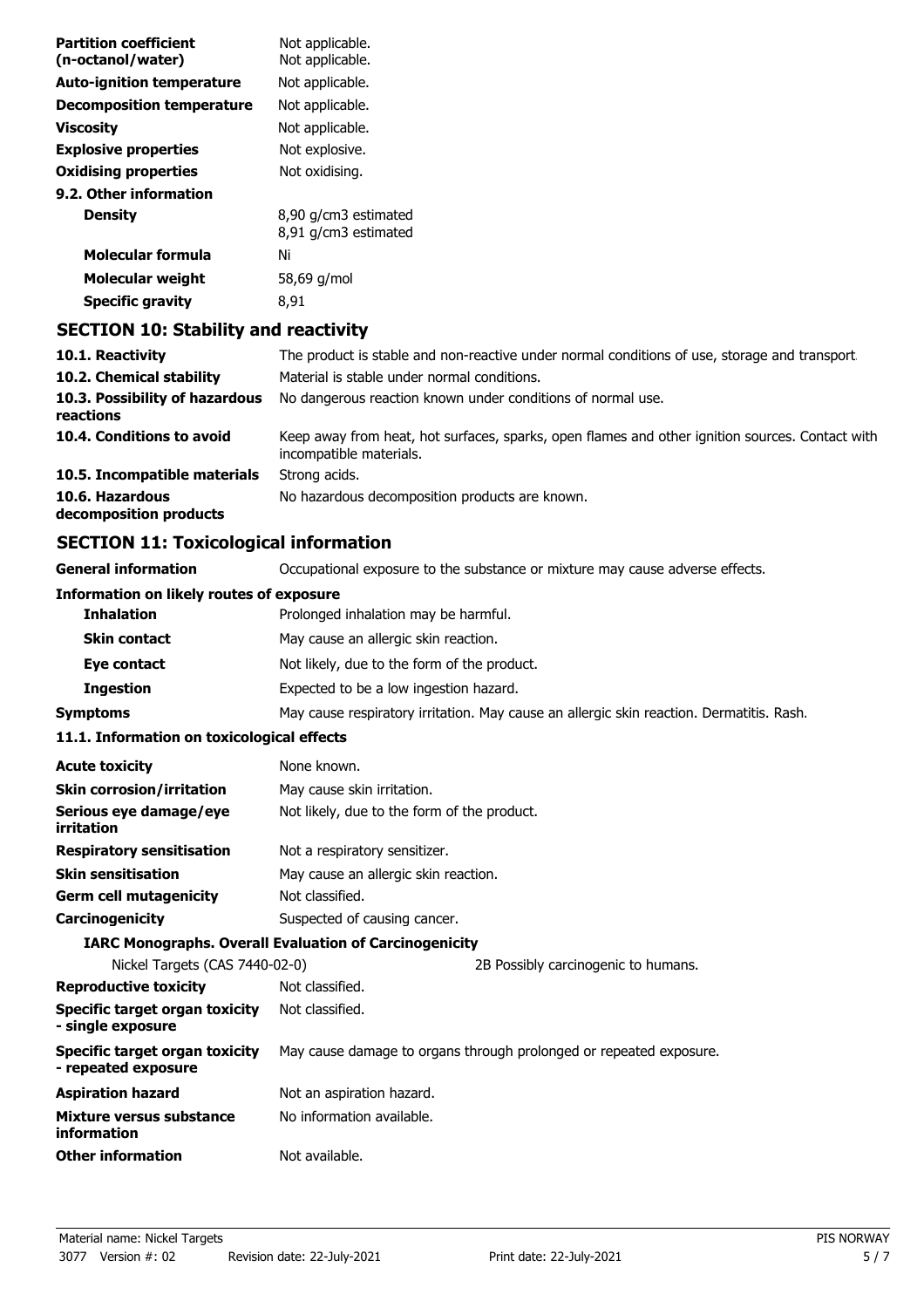# **SECTION 12: Ecological information**

| 12.1. Toxicity                                            | Based on available data, the classification criteria are not met for hazardous to the aquatic<br>environment.                                                                              |                                                         |                     |  |
|-----------------------------------------------------------|--------------------------------------------------------------------------------------------------------------------------------------------------------------------------------------------|---------------------------------------------------------|---------------------|--|
| <b>Product</b>                                            |                                                                                                                                                                                            | <b>Species</b>                                          | <b>Test Results</b> |  |
| Nickel Targets (CAS 7440-02-0)                            |                                                                                                                                                                                            |                                                         |                     |  |
| <b>Aquatic</b>                                            |                                                                                                                                                                                            |                                                         |                     |  |
| Acute                                                     |                                                                                                                                                                                            |                                                         |                     |  |
| Crustacea                                                 | EC50                                                                                                                                                                                       | Water flea (Daphnia magna)                              | 1 mg/l, 48 hours    |  |
| Fish                                                      | <b>LC50</b>                                                                                                                                                                                | Rainbow trout, donaldson trout<br>(Oncorhynchus mykiss) | $0,06$ mg/l, 4 days |  |
| 12.2. Persistence and<br>degradability                    | No data is available on the degradability of any ingredients in the mixture.                                                                                                               |                                                         |                     |  |
| 12.3. Bioaccumulative<br>potential                        |                                                                                                                                                                                            | No data available.                                      |                     |  |
| <b>Partition coefficient</b><br>n-octanol/water (log Kow) |                                                                                                                                                                                            | Not applicable.                                         |                     |  |
| <b>Bioconcentration factor (BCF)</b>                      |                                                                                                                                                                                            | Not available.                                          |                     |  |
| 12.4. Mobility in soil                                    |                                                                                                                                                                                            | No data available.                                      |                     |  |
| 12.5. Results of PBT and<br><b>vPvB</b> assessment        |                                                                                                                                                                                            | Not a PBT or vPvB substance or mixture.                 |                     |  |
| 12.6. Other adverse effects                               | No other adverse environmental effects (e.g. ozone depletion, photochemical ozone creation<br>potential, endocrine disruption, global warming potential) are expected from this component. |                                                         |                     |  |

# **SECTION 13: Disposal considerations**

## **13.1. Waste treatment methods**

| <b>Residual waste</b>                  | Dispose of in accordance with local regulations. Empty containers or liners may retain some product<br>residues. This material and its container must be disposed of in a safe manner (see: Disposal<br>instructions). |
|----------------------------------------|------------------------------------------------------------------------------------------------------------------------------------------------------------------------------------------------------------------------|
| <b>Contaminated packaging</b>          | Since emptied containers may retain product residue, follow label warnings even after container is<br>emptied. Empty containers should be taken to an approved waste handling site for recycling or<br>disposal.       |
| EU waste code                          | The Waste code should be assigned in discussion between the user, the producer and the waste<br>disposal company.                                                                                                      |
| <b>Disposal</b><br>methods/information | Collect and reclaim or dispose in sealed containers at licensed waste disposal site. Dispose of<br>contents/container in accordance with local/regional/national/international regulations.                            |
| <b>Special precautions</b>             | Dispose in accordance with all applicable regulations.                                                                                                                                                                 |

# **SECTION 14: Transport information**

## **ADR**

14.1. - 14.6.: Not regulated as dangerous goods.

## **RID**

14.1. - 14.6.: Not regulated as dangerous goods.

## **ADN**

14.1. - 14.6.: Not regulated as dangerous goods.

### **IATA**

14.1. - 14.6.: Not regulated as dangerous goods.

## **IMDG**

14.1. - 14.6.: Not regulated as dangerous goods.

# **SECTION 15: Regulatory information**

## **15.1. Safety, health and environmental regulations/legislation specific for the substance or mixture**

## **EU regulations**

**Regulation (EC) No. 1005/2009 on substances that deplete the ozone layer, Annex I and II, as amended** Not listed.

## **Regulation (EU) 2019/1021 On persistent organic pollutants (recast), as amended**

Not listed.